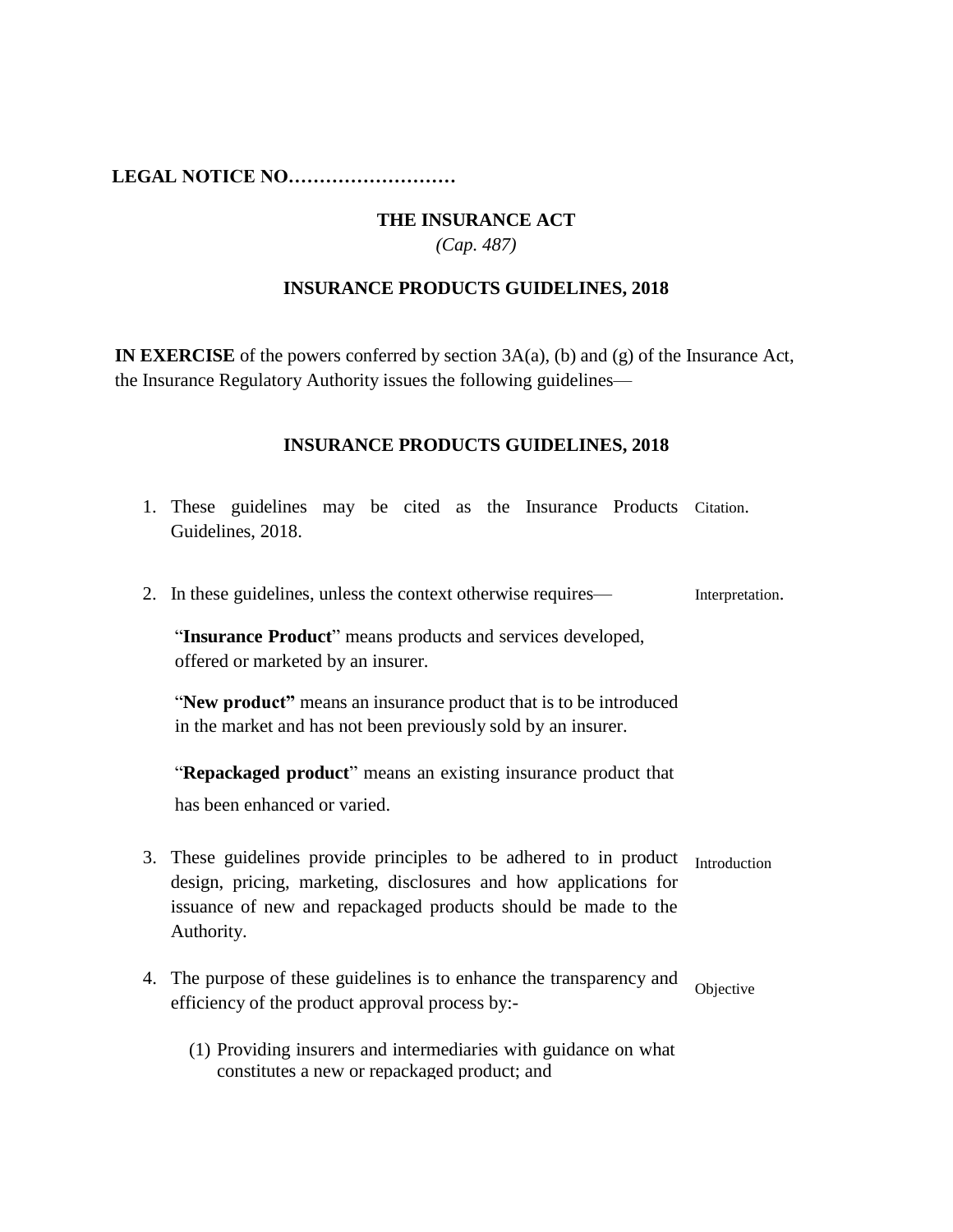- (2) Detailing the information required to be submitted to the Authority when submitting new or repackaged products for approval.
- 5. These guidelines shall apply to all insurers, takaful operators, and Scope intermediaries registered under the Insurance Act.
- 6. The board and management of an insurer shall be responsible for the development of new or repackaged products. General requirements
- 7. An insurer shall develop, document and implement policies and procedures to prudently manage risks associated with the products it offers and ensure the needs and rights of consumers are appropriately addressed.
- 8. An insurer shall ensure that the following requirements are met prior to offering a new product-
	- (1) the new product falls within the ambit of insurance business or takaful business;
	- (2) has the capacity to adequately manage and control the risks associated with the new product, including the financial capacity to support existing and new product lines; and
	- (3) adherence to principles relating to the fair treatment of customers.
- 9. The insurers shall design and price the insurance products keeping in view the basic guiding principles which include the following:
	- (1) Evolving risk coverage needs of the customer should be considered while developing new products and revising existing products.

Product Design

- (2) The product design should ensure adherence to the basic principles of insurance.
- (3) The design of insurance product should take care of Policyholders' reasonable expectations.
- (4) Insurance product design should ensure transparency and clarity in wordings, terms, coverage, exclusions and conditions in order to devise a fair and balanced risk transfer mechanism through insurance.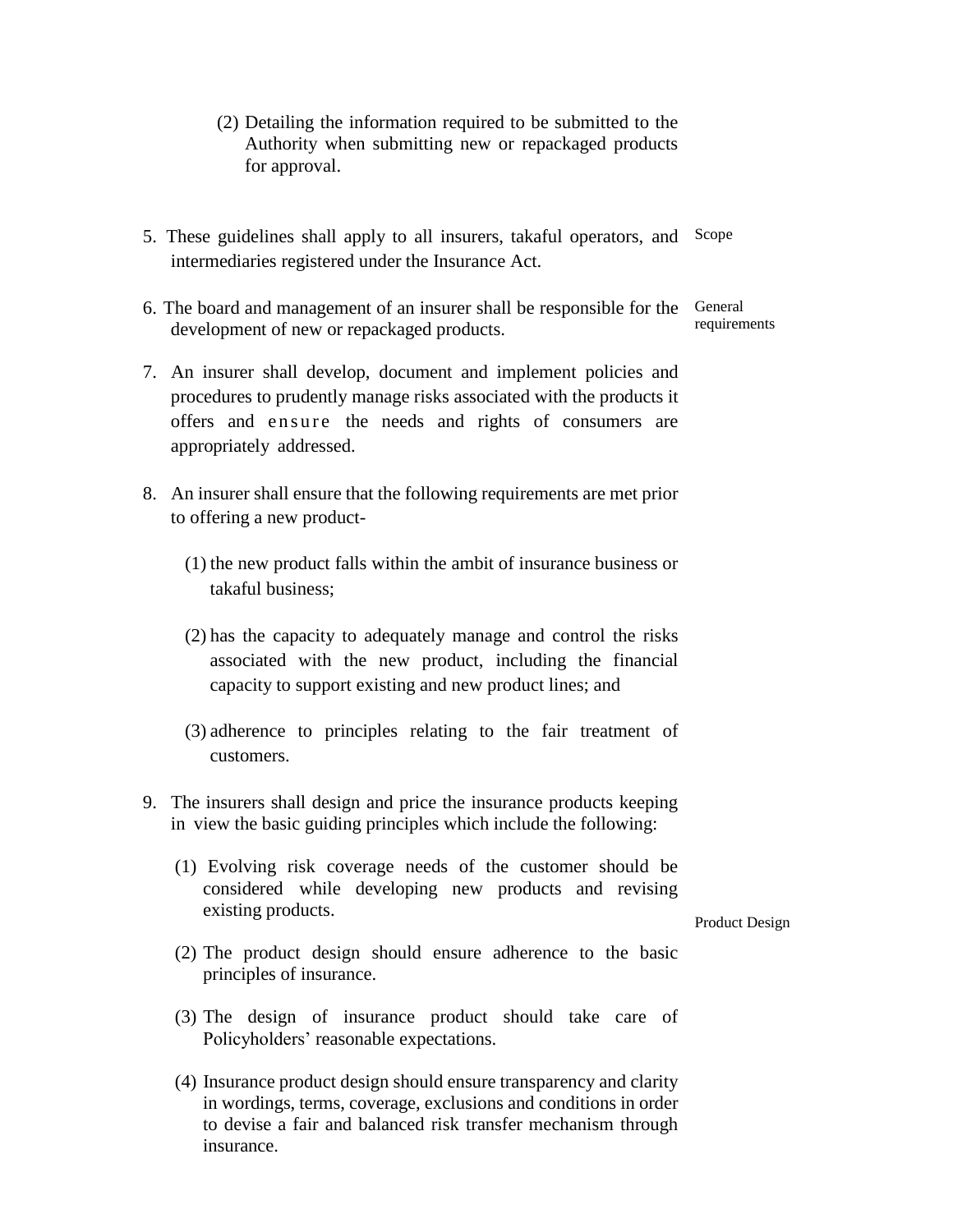- (5) Design and pricing of products shall be based on sound and prudent underwriting and actuarial basis.
- (6) Information relating to the product should be in simple and understandable language.
- (7) The terms, conditions, exclusions and warranties of the contract shall be fair to both parties.
- (8) The pricing of products should generally be based on appropriate data and/or technical justification.
- (9) The pricing and design of the product should be in line with the underwriting policy of the insurer.
- (10) The insurer should ensure that competition does not lead to unjustified price cutting and other improper underwriting practices.
- (11) The insurer shall assign capital to all products and monitor results to gauge the continuing need of capital for the products.
- 10. An insurer shall take into consideration the following aspects when designing an insurance product:-
	- (1) Setting a business case for new or enhanced product;
	- (2) Market testing and analysis to be done after a no objection by the Authority;
	- (3) Cost benefit analysis;
	- (4) Risk identification, assessment and mitigation;
	- (5) An implementation plan for the product, including milestones;
	- (6) Clearly defined and appropriate levels of delegation for approval of all material aspects of product design; and
	- (7) Post-implementation review.
- 11. An insurer or intermediary shall incorporate actuarial review during Product Pricing the pricing process.
- 12. An insurer when pricing an insurance product, shall ensure that there:-
	- (1) are clearly defined and appropriate levels for review and approval of all material aspects of pricing and fair treatment of customers;
	- (2) is a process for the reflection of emerging experience in price adjustments;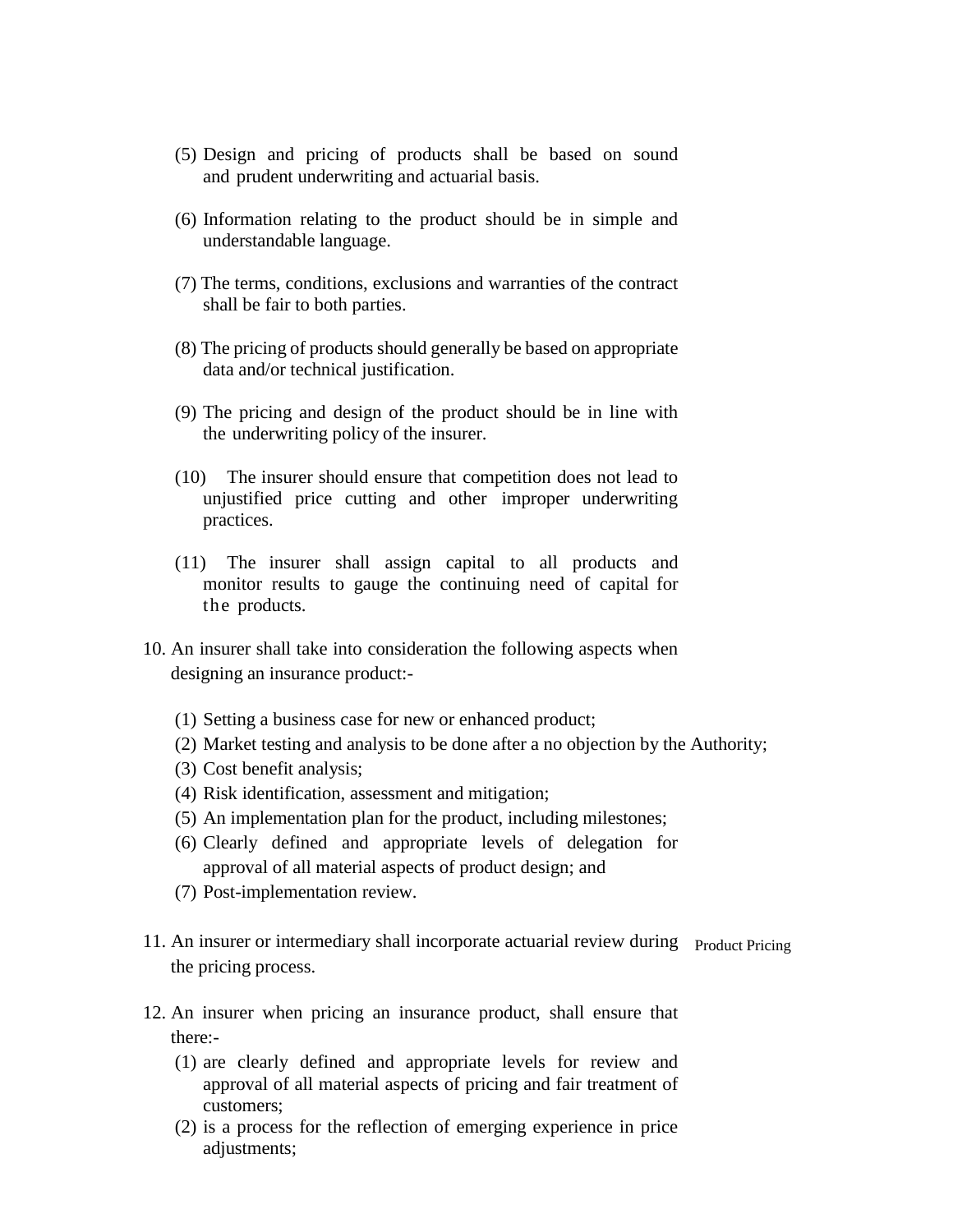- (3) is a profit and loss analysis which includes monitoring the effect of price movements on the bottom line;
- (4) is a process for the insurer's product pricing to respond to competitive and other external environmental pressures;
- (5) is a process for and the ability to monitor deviations of actual price from the technical underwriting pricing; and
- (6) is a method for monitoring compliance with pricing policies and procedures for proposed pricing variations.
- 13. The filing of insurance products shall involve giving notification to the Authority of the piloting, commencement of sale or launch of the products.

Filing

- 14. An application for approval of a product shall contain:-
	- (1) Formal application letter.
	- (2) The policy wording documentation.
	- (3) Proposal form.
	- (4) Claim form.
	- (5) Marketing brochure.
	- (6) Actuarial premium pricing structure or actuary's report for life insurance products.
	- (7) Reinsurance agreement/statement.
	- (8) Product Business plan (at least three years).
	- (9) Service Level Agreement (if applicable).
	- (10) An approval from shariah advisory council in case of takaful products.
	- (11) Any other relevant information.
- 15. The proposal form, claim form and marketing brochure of an insurance product shall prominently bear the name of the insurer.
- 16. The insurer shall only commence the pilot or sale of an insurance product upon receipt of a letter of no objection for the pilot or an approval for the sale from the Authority.
- 17. An insurer or intermediary shall market and promote insurance products or services in a manner that is clear, fair and truthful.
- 18. An insurer shall ensure that the marketing information provided is accurate, clear and truthful not only to customers but also to intermediaries who may rely on this information in providing advice to customers.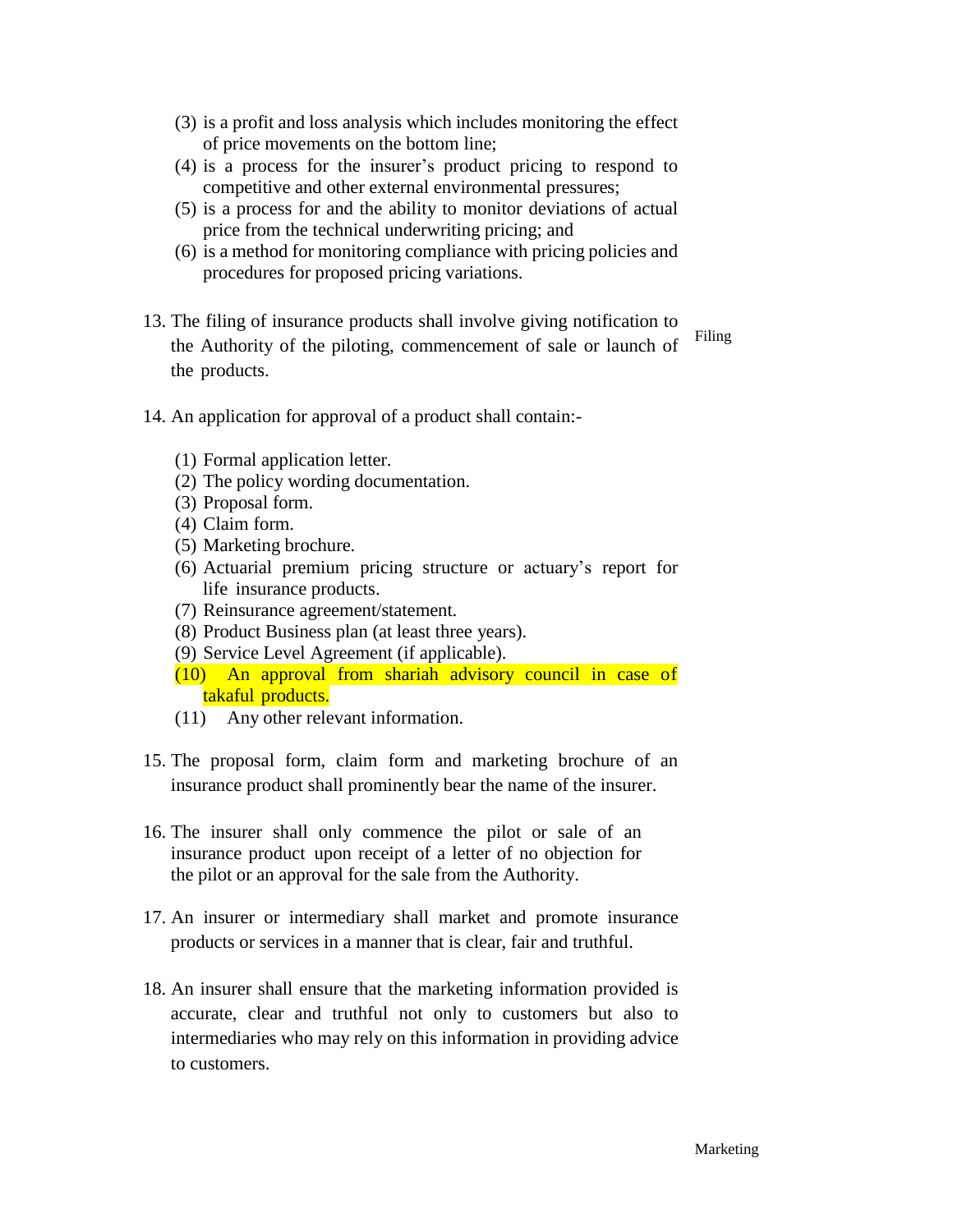- 20. The marketing information provided shall:
	- (1) be easily understandable;
	- (2) be consistent with the result reasonably expected to be achieved by the majority of customers of that product including illustrations where necessary;
	- (3) state prominently the basis for any claims or benefits and any significant limitations;
	- (4) not hide, diminish or obscure important statements or warnings; and
	- (5) be consistent with the terms and conditions of their application to the Authority.
- 21. If an insurer or intermediary becomes aware that the information provided is not accurate and clear or is misleading, it shall withdraw the information and notify any persons that it knows to be relying on the information as soon as reasonably practicable.
- 22. An insurer or intermediary shall ensure that any advertising and promotional material is consistent with the terms and conditions of their application to the Authority.
- 23. Insurers shall submit annual reports to the Authority on the performance of each product filed, for a period of three years after Reporting the commencement of the sale in a prescribed form.
- 24. An insurer or intermediary who intends to withdraw any insurance product shall; **Withdrawal** 
	- (1) notify the Authority of the intention to withdraw the insurance product from the market including reasons for the withdrawal; and
	- (2) satisfy the Authority that it has put in place sufficient measures to protect the interests of the existing policyholders.
- 25. The Authority may at its discretion require the insurer or intermediary to notify the public of the withdrawal of an insurance product from the market.